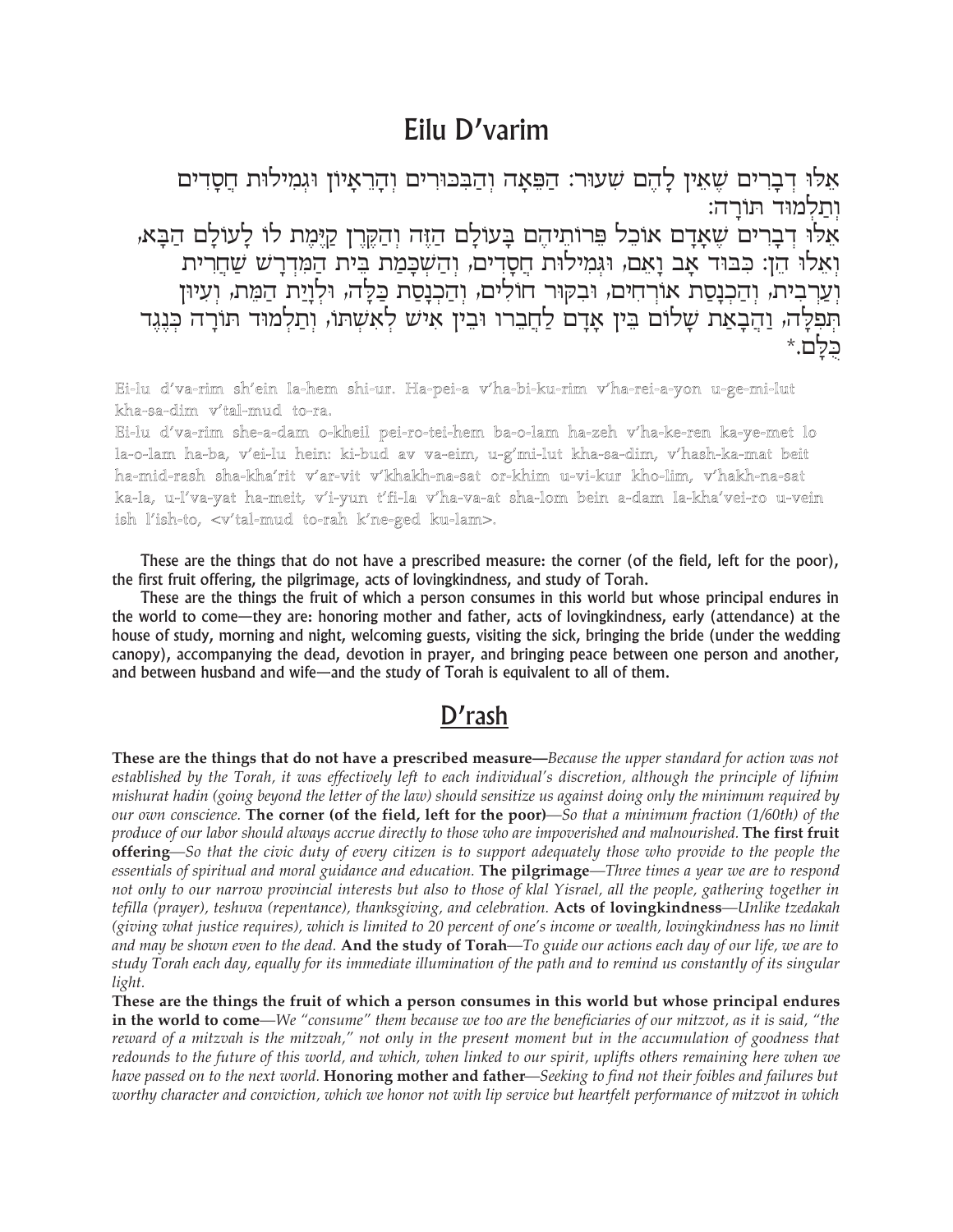*they may take pride.* **Acts of lovingkindness***—Motivating ourselves to take greater pleasure from giving than* receiving by affording the benefit of the doubt to all others, especially those in need, whether for spiritual, emotional, *or material support.* **Early (attendance) at the house of study, morning and night***—That regardless of what* else occupies us, we begin each day with learning and teaching, acquiring for ourselves and sharing with others, knowledge of how to live in the image of God. Welcoming guests—Never losing sight of our own personal and *national experience as strangers, the fear and pain and struggle, and showing to others empathy commensurate with the challenges they face.* **Visiting the sick***—Recognizing that, given the importance of spiritual well-being to* physical and emotional recovery, our show of care and kindness may dramatically improve or even save a life. **Bringing the bride (under the wedding canopy)***—Traditionally the mitzvah of providing a dowry to the* impoverished, but in our time encompassing any form of nurture or support that enables a less fortunate young woman (or man) to make a successful Jewish marriage and home—to be performed with humility in private so as not to cause embarrassment or shame. Accompanying the dead—Referred to as khesed shel emet (true lovingkindness), because the honor we show to the deceased by accompanying them to the grave and assisting in its closure (in place of paid cemetery employees), exacts a high emotional price and can't be repaid. Devotion in prayer—That our prayer has authentic kavvanah (focused intention) because it leads and follows our mitzvot (biblically commanded *good deeds) and tikun olam (repair of the world).* **Bringing peace between one person and another, and** between husband and wife—Not simply contributing to the absence of strife and violence but teaching negotiation and mediation skills to enable constructive resolution of inevitable conflict, which is the necessary condition preceding all personal and social harmony and fulfillment. And the study of Torah is equivalent to them all-Because instinct, intuition, and commonsense are not reliable guides to find our way through the moral and ethical maze of *social, political, and economic life.*

## Iyun Tefilla

## KINDNESS IS FOREVER

How few Are the things About which I can say: This is truly Without measure! Do I dare To count my love Among them? I try to see my soul Stretching like That night garden, The starry sky, Or like that boundless Path of broken stars, The beach. But time always Has its way, Its end of the season, And place has Its end of the line. So how am I To think of kindness Without end? Let me try to remember How many Are the kindnesses, Ki l'olam khasdo,